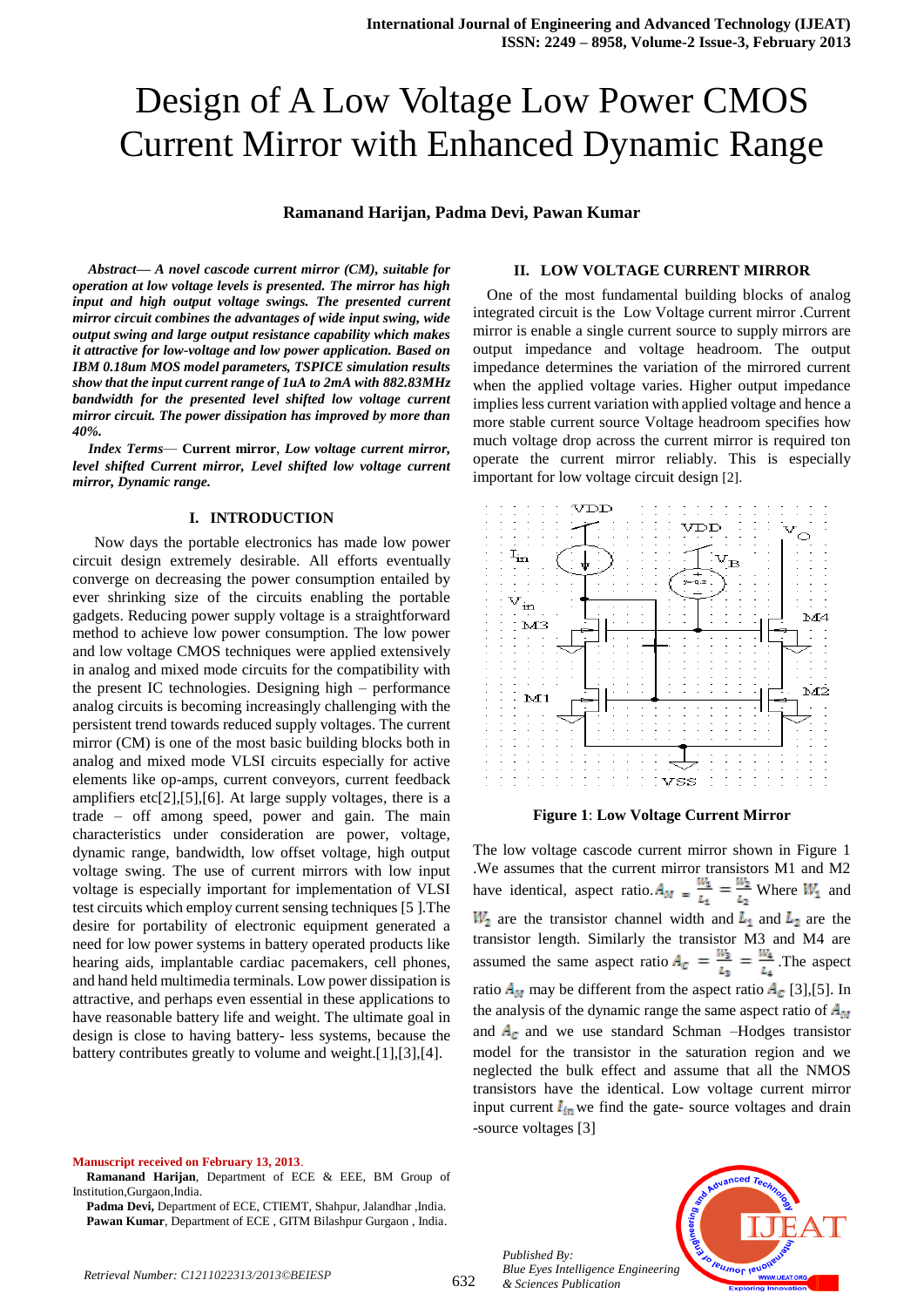#### **Design of A Low Voltage Low Power CMOS Current Mirror with Enhanced Dynamic Range**

$$
V_{GS1} = V_{\text{tn}} + \sqrt{\frac{2l_{\text{in}}}{KA_M}}
$$
 (1)  
Gate to source voltage of transistor M3  

$$
V_{GS2} = V_{\text{tn}} + \sqrt{\frac{2l_{\text{in}}}{KA_C}}
$$
 (2)

Drain to source voltage of transistor M1 is

$$
V_{DS1} = V_{BC} - V_{tn} - \sqrt{\frac{2l_{in}}{\kappa_{Ac}}}
$$
 (3)

Drain to source voltage of transistor M3 is  $V_{n52} = V_{n51} - V_{n51}$ 

$$
= 2V_{tn} - V_{BC} + \sqrt{\frac{2I_{in}}{K}} \frac{1}{\sqrt{A_M}} + \frac{1}{\sqrt{A_C}} \quad (4)
$$

Where,  $V_{tn}$  is the transistor threshold voltage,  $V_{BC}$  is the bias or gate voltage of transistor M3 and M4 and K is the

transconductance parameter. Requiring  $V_{GS} - V_{tn} \leq V_{DS}$  for both M1 and M3 result in:

$$
\sqrt{\frac{2l_{in}}{\kappa}} \left( \frac{1}{\sqrt{A_M}} + \frac{1}{\sqrt{A_C}} \right) + V_{tn} \le V_B \qquad (5)
$$
  
\nBiasing voltage  
\n
$$
V_B \le 2V_{tn} + \sqrt{\frac{2l_{in}}{\kappa A_M}} \qquad (6)
$$

In Figure 1 low voltage current mirror, biasing voltage  $V_{\bar{B}}$  is fixed when  $I_{in}$  increases, voltage of the gate –source voltage  $V_{\text{G53}}$  of transistor M3 and  $V_{\text{in}}$  will increase, and voltage level at the drain terminal of M1 decrease. There by M1 enter the triode region which determine the upper limit of  $I_{in}$  below equation (7) ensure the saturation of M1 and determine the maximum value of  $I_{in}$  for given value of the cascade bias voltage  $V_B$  we find

$$
I_{in,max=\frac{K}{2}}A_M (V_{B}-V_{tn})^2 \left(\frac{\sqrt{A_{C/A_M}}}{1+\sqrt{A_{C/A_M}}}\right)^2 (7)
$$

Equations(7) ensure the saturation of M3 and determine the minimum value of  $I_{in}$  we find

$$
I_{in,min} = \frac{\kappa}{2} (V_B - 2V_{tn})^2 A_M \tag{8}
$$

Maximum value of the bias voltage even at the minimum value of input current equation (8) determine, and equation (8) determined the value of  $A_C$  and  $A_M$  which determined the saturation of M1 and the maximum value of input current . To ensure Saturation operation of transistors M1 and M3 the input current range determined by

$$
\frac{\kappa}{2} A_M (V_B - 2V_{tn})^2 \le I_{in} \le \frac{\kappa}{2} A_M (V_B - V_{tn})^2
$$
  

$$
\left(\frac{\sqrt{A_C/A_M}}{1 + \sqrt{A_C/A_M}}\right)^2
$$
 (9)

In a practical design procedure equation(8) can be used to determine the maximum value of the bias voltage which will ensure saturation of M3 even at the minimum value of input current, and equation (6) can then be used to determine values of  $A_C$  and  $A_M$  which will ensure saturation of M1, even at the maximum value of input current. In the important special case of  $I_{in,minimu} = 0$  we find from (8)  $V_B \le 2V_{tn}$ . From equation (7) we then find the following design constraint on  $A_c$  and  $A_M$ 

$$
A_M \left(\frac{\sqrt{A_C/A_M}}{1 + \sqrt{A_C/A_M}}\right)^2 \ge \frac{2l_{in,max}}{v_f^2 \kappa} \tag{10}
$$

Assuming as a typical case  $W1 = W3$  and  $L1 = L3$  i.e. identical aspect ratios for the mirror transistors and the cascode transistors, we find

$$
A_M = A_C = \frac{W}{L} \ge \frac{2l_{in,max}}{v_T^2 R} \tag{11}
$$

In this case the effective gate-source voltage of the mirror transistors M1 and M2 is

$$
V_{G51} - V_{tn} = \sqrt{\frac{2l_{in}}{KA_M}} = \frac{v_{tn}}{2} \sqrt{\frac{l_{in}}{l_{in,max}}} \qquad (12)
$$

In this case the minimum output voltage of the current mirror is and is independent of the input current.

$$
V_{out,min} = V_B - V_{tn} = V_{tn} \tag{13}
$$

In a high precision current mirror one would like to have as large an effective gate-source voltage as possible in order to minimize the effect of threshold voltage mismatch. It is evident that the effective gate-source voltage  $V_{GS1} - V_{tn}$  can be increased above the value given by equation(15) if  $A_c$  is increased, i.e. a larger aspect ratio is used for the cascade transistor. In this case the cascode transistor requires a smaller effective gate-source voltage for a given value of input current, leaving more headroom for the drain-source voltage of the mirror transistor. Introducing  $N = A_c/A_M$  we find

$$
A_M = \left(\frac{1+N}{N}\right)^2 \frac{2l_{in,max}}{(v_B - v_{tn})^2 R}
$$
 (14)

$$
V_{GS1} - V_{tn} = \frac{N}{1+N} (V_B - V_{tn}) \sqrt{\frac{l_{in}}{l_{in,max}}} (15)
$$

The small signal output resistance of the mirror is given by  $\frac{1}{\mu} \frac{g_{m4}}{g_{m4}}$  (16)  $1 \left(1, g_{dm4}\right)$ 

$$
r_{out} = \frac{1}{g_{ds2}} \left(1 + \frac{g_{max}}{g_{ds4}}\right) \approx \frac{g_{max}}{g_{ds2}} \left(16\right)
$$

As  $g_{m4}$  /  $g_{ds4}$  is inversely proportional to the square root of  $A_c$  we find that the output resistance is inversely proportional to N. Thus, the higher effective gate-source voltage of the mirror transistors is achieved at the expense of a reduced output resistance..

#### **III. III. LEVEL SHIFTED CURRENT MIRROR**

Shown in figure 2 level shifted current mirror, the simple current mirror topology [10] requires input voltage  $(V_{in})$  at least one  $V_{tn}$  and unsuitable for low voltage application. Level shifted current mirror operates at low voltage with the advantage of low input output voltage requirement, incorporates a level shifter PMOS transistor M5 (biased through a current  $l_{bias1}$ ) at input port. For this structure, we have



Where  $V_{DS1}$  drain to source and  $V_{GS1}$  gate to source voltage of M1,  $V_{G55}$  is the gate to source voltage of M5. A level shifted current mirror circuit structure is shown in Figure 2 M3 is used to shift the voltage level at the drain terminal of M1.  $V_{in}$  is a characteristics parameter of a low voltage current

mirror and decides the range of input voltage swing in such circuits.

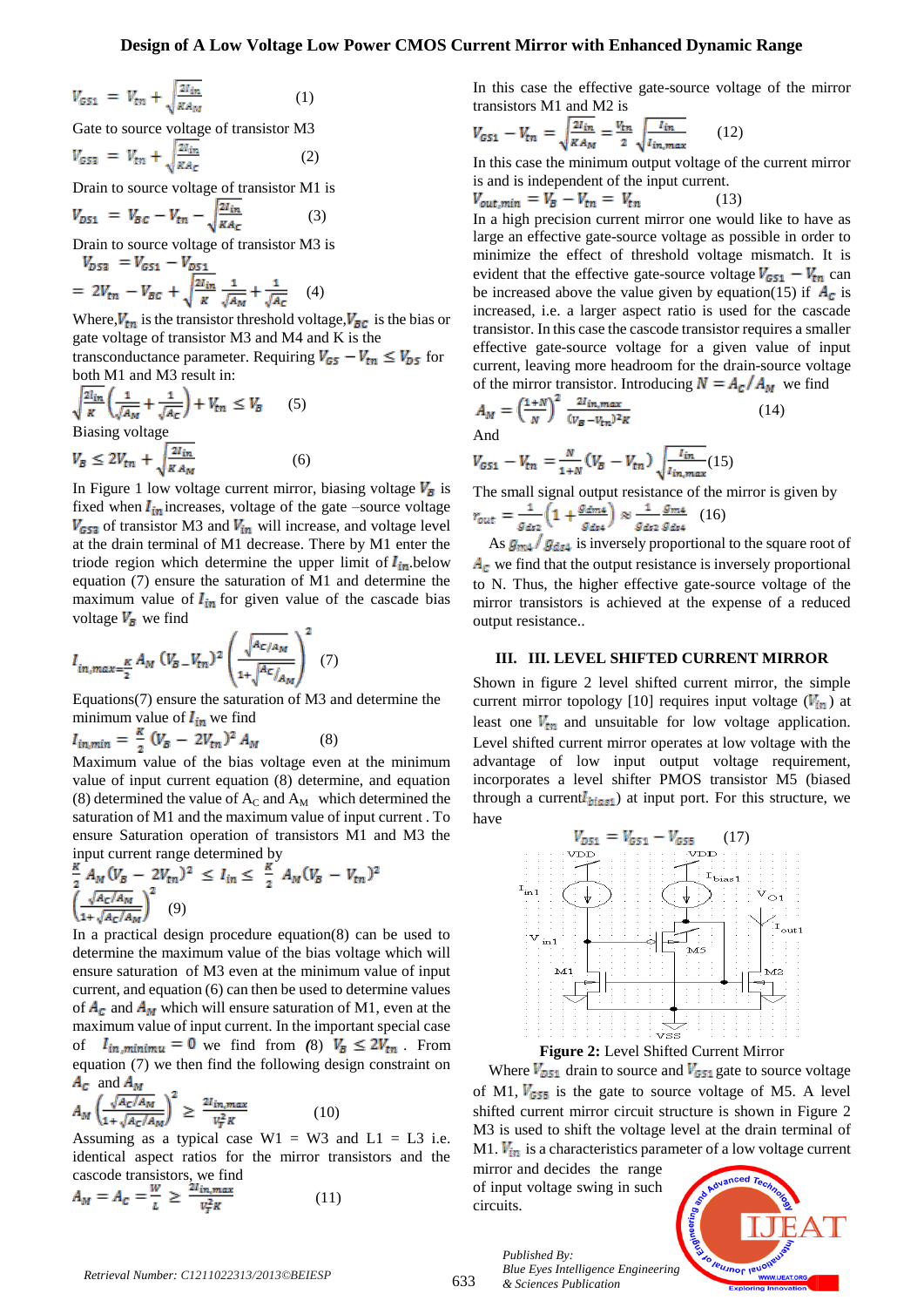The bias current  $(I_{bias1})$  decide the operation region of M1. For example, low value of  $I_{bias1}$  forces M3 to operate in sub threshold region,  $I_{bias1}$  high  $I_{bias1}$  ensures M5 operates the triode region. For high value  $V_{DS2}$ , M2 operates in saturation region. Gate voltage of M1 is high correspondingly input current is also high. Thus  $V_{in}$  can be calculated for this circuit structure if we know the values of  $V_{GS1}$  and  $V_{GS5}$ since  $V_{tp} > V_{tp}$ , there is a difficulty to keep the condition  $V_{G51} - V_{G55} > 0$  valid in a level shifter based circuit over a wide range of  $I_{int}$ . One of the solutions is to use a lateral p-n-p transistor for level shifting, and now  $V_{\text{in1}} - V_{\text{G51}} - V_{\text{B}} > 0$  approximates as 0.7V and  $V_{\text{G51}}$  is always more than 0.8v (if we assume  $V_{tn}$ =0.8v). As the device sizes are reducing and  $V_t$  is also reducing and there will be a situation where  $V_{GS1} - V_{\bar{B}} > 0$  will not be valid and hence we may not be able to use p-n-p transistor. Thus, there is a need to have an alternative a p-n-p transistor and the use of a PMOS transistor is the most obvious choice..

#### **IV. LOW VOLTAGE LEVEL SHIFTED CURRENT MIRROR**

Figure 3 shown the level shifted low voltage cascode current mirror it is the combination of low voltage and level shifted current mirror and The combined the low voltage and level shifted current mirror present a level shifted low voltage current mirror. In this topology to achieve larger dynamic range for low voltage operation. The operation of M5 and M3 are similar in the Figure 2 of M 5 and M1 we adopt the same assumptions in low voltage in this current mirror. We assume figure 3.5 the threshold voltage of M5 is  $V_{tp}$ , when the level shifted current mirror transistor M5 and M1 on must be conditions satisfied  $V_{GS} > V_{tn}$  and  $V_{GS} > V_{tp}$ , but when  $V_{tp}$  $>V_{\text{tm}}$  there is a difficulty to the condition satisfy  $V_{DS3} > 0$  wide range of input current Iin2.We literature survey we can find the most suitable operation mode of M5 is sub threshold region because here low input current and in saturation region high input current of M1 and M3. The assumption under the  $V<sub>SD5</sub>$  > 3V<sub>t</sub>, the sub-threshold drain current of transistor M5 can be expressed by

$$
I_{bias2} \approx \frac{w_5}{L_5} I_{DOS} \exp\left(\frac{v_{SGS} - |v_{typ}|}{n v_T}\right) \tag{18}
$$

In above equation (18) W5 and L5 represent the channel width and length of transistor M5, and  $V_T$  (approximately  $\approx$ 26mv at room temperature) [2] is thermal voltage. The Constant  $n$  and  $I_{DOS}$  are process parameters. Typically value of  $I_{DOS} \approx 20nA$  and *n* lie between 1.2 and 2.0 [2]. For the sub-threshold operation of transistor M5 ( $V_{505} \approx |V_{tp}|$ ) and saturation operation of transistor M1 and M3, find

$$
I_{in2} \le \frac{\kappa A_C V_{SGS}}{2} \le \frac{\kappa A_C V_{th}}{2} \qquad (19)
$$
  

$$
V_{tn} \le V_{in2} \le V_{SG5} \sqrt{\frac{A_C}{A_M}} + V_{tn} \le V_{tn} \left(1 + \sqrt{\frac{A_C}{A_M}}\right) (20)
$$

When transistors M1, M3, M5 are in sub-threshold region, and the gate to source voltage of M1, M3 and M5 are almost near to their threshold voltages, can find

$$
I_{in2} \le \frac{I_{D01}W_1}{L_1}
$$
\n
$$
V_{in2} = nV_T \ln \frac{I_{in2}}{I_{D01}} \frac{L_1}{W_1} + V_{tn} \le V_{tn}
$$
\n(21)



**Mirror**

Sub threshold operation of transistor M5, when the input current Iin2 increases input voltage Vin2 increases, transistor M5 shifts the voltage level at gate terminal of M3, there for this current mirror improved the upper limit of the input current, compared to low voltage cascode current mirror. The current through M5 should be small enough to keep in transistor M5 in sub-threshold region. Correspondingly channel width and length ratio of transistor M5 should also be large. The current through M1 and M3 should be large to keep it in saturation region. Level shifted low voltage cascode current mirror input current Iin2 is low, transistor M1 and M3 are operate in sub-threshold region. When input current (i.e. Iin2) is low, M3 and M1 will operate in sub- threshold region. If only M5 operates in sub-threshold region and M1-M4 are restricted to operate in saturation region, this CM will possesses better frequency response and the lower limit of the input current is slightly higher. And the minimum output voltage of the level shifted low voltage cascode current mirror is equal to:

$$
V_{02,min} = V_{G52} + V_{G54} - 2V_{tn} = \sqrt{\frac{2I_{in}}{K A_M}} + \sqrt{\frac{2I_{in}}{K A_C}}
$$
 (23)

#### **V. SIMULATION RESULT**

The circuit shown in Figure 1 Low voltage current mirror and Figure 3 level shifted low voltage current mirror is simulated using 0.18μm IBM MOS model parameters technology with DC supply voltage of 1V. The biasing voltage  $V_{\overline{B}}$  in figure 1 and biasing current  $I_{bias}$  in figure 3 are -0.2v and 0.3 $\mu$ A respectively. Transistor M1 and M3 ensure the saturation operation biasing voltage  $(V_{\bar{B}})$  and Ibias2 selected ensure the operate M5 sub-threshold region gate to source voltage M5 is slight lower than  $V_{tn}$ . Table 1 summarizes the (*W*/*L*) ratios of MOSFETs used in circuits. The input characteristics of LVCM is shown in figure 4 and current transfer characteristics shown in figure 5 and the input characteristics of LSLVCM is shown in Figure 6 and current transfer characteristics shown in Figure 7.it can be observed that the presented level shifted low voltage cascode current mirror improved dynamic range. The frequency response of level shifted low voltage Cascode current mirror is shown in figure 8. The frequency response of LSLVCM is dependent on the capacitive load (Cload). In Figure 8 the -3db banwidth is 887.83Mhz for a load capacitance of 50 pF.Power dissipation result of LSLVCM supply voltage 1 volt and  $I_{in}$  of 1mA. Width and length of transistors (M3 & M4 and M1 & M2 ) are kept same.

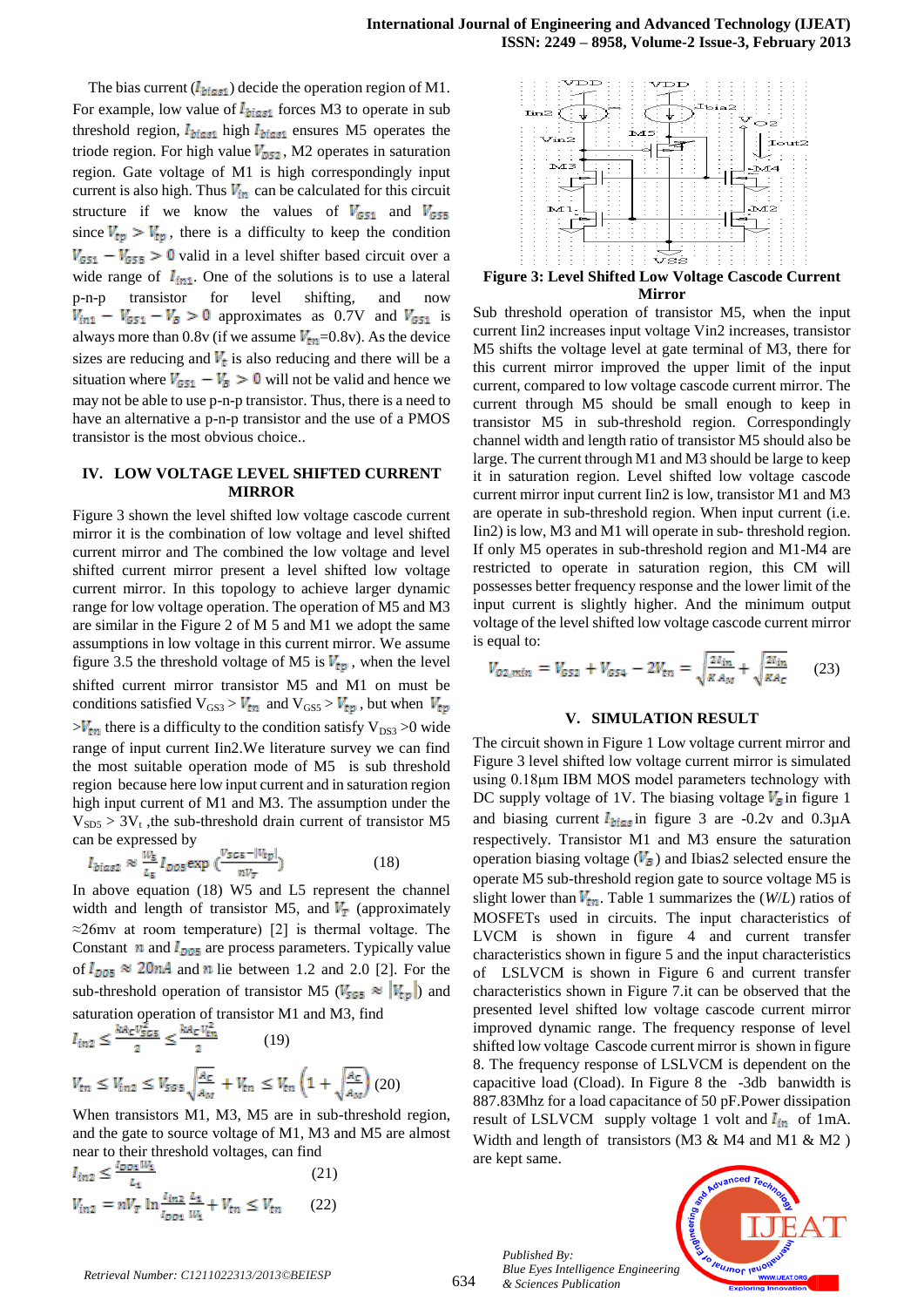# **Design of A Low Voltage Low Power CMOS Current Mirror with Enhanced Dynamic Range**

Transient analysis is used to calculate the power dissipation in the current mirror. Figure 9 shows power dissipation results. Power results are reported at the end of transient simulation in the output file.

*A. Width and Length Used In Low Volatge, Level Shifted, Low Voltage Level Shifted Current Mirror*

**Table I. W/L of transistors used in current mirrors**

| <b>MOSFETS</b> | Type        | Width      | Length      |
|----------------|-------------|------------|-------------|
| M1, M2, M3, M  | <b>NMOS</b> | $20 \mu m$ | $0.5 \mu m$ |
| M5             | <b>PMOS</b> | $10 \mu m$ | $0.3 \mu m$ |

*B. Comparison of Various parameters With Reference Work[5]* 

**Table II. Comparison of various parameters with reference work [5]**

| Property          | Reference Work [5]   | Present Work      |
|-------------------|----------------------|-------------------|
| Dynamic<br>Range  | $1\mu A$ to $1\mu A$ | $1\mu A$ to $2mA$ |
| Supply<br>voltage | 1 <sub>volt</sub>    | 1 <sub>volt</sub> |
| Bandwidth         | 723MHz               | 882.83            |
| Power             |                      | $100 \mu W$       |

**Voltage Current Mirror** 











**Figure 8: Frequency response of LSLVCM**



**Figure 9: Power dissipation of LSLVCM**

*C . Comparison Of Dynamic Range Low Voltage Current Mirror and Level Shifted Low Voltage Current Mirror*



**Figure 10: Low voltage current mirror and level shifted low voltage current mirror.**

# **VI. CONCLUSION**

The purpose of this work was to improve the dynamic range, bandwidth and to reduce the power dissipation in CMOS current mirror operating on a supply voltage of 1V. Extensive simulations and optimization were carried out to meet these objectives. Level shifted low voltage CMOS current mirror topology was selected and optimized to get the desired results by varying dimensions of transistors and biasing voltages. Dynamic range has improved by a factor of 800µA and bandwidth has improved by more than 160 MHz as compared to the reference work. The power dissipation has improved by more than 40%.